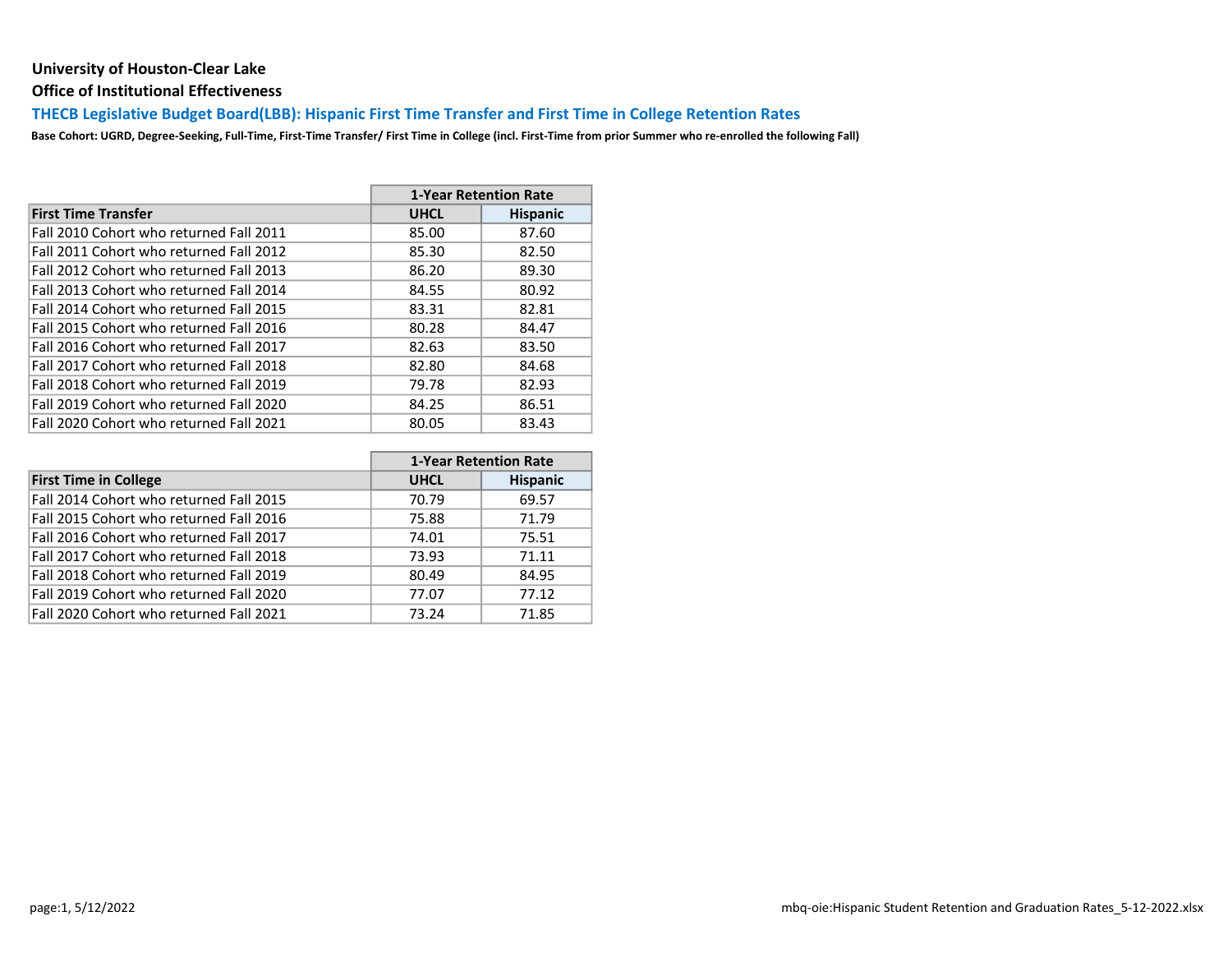#### Office of Institutional Effectiveness

## THECB Legislative Budget Board(LBB): Hispanic First Time Transfer and First Time in College Retention Rates



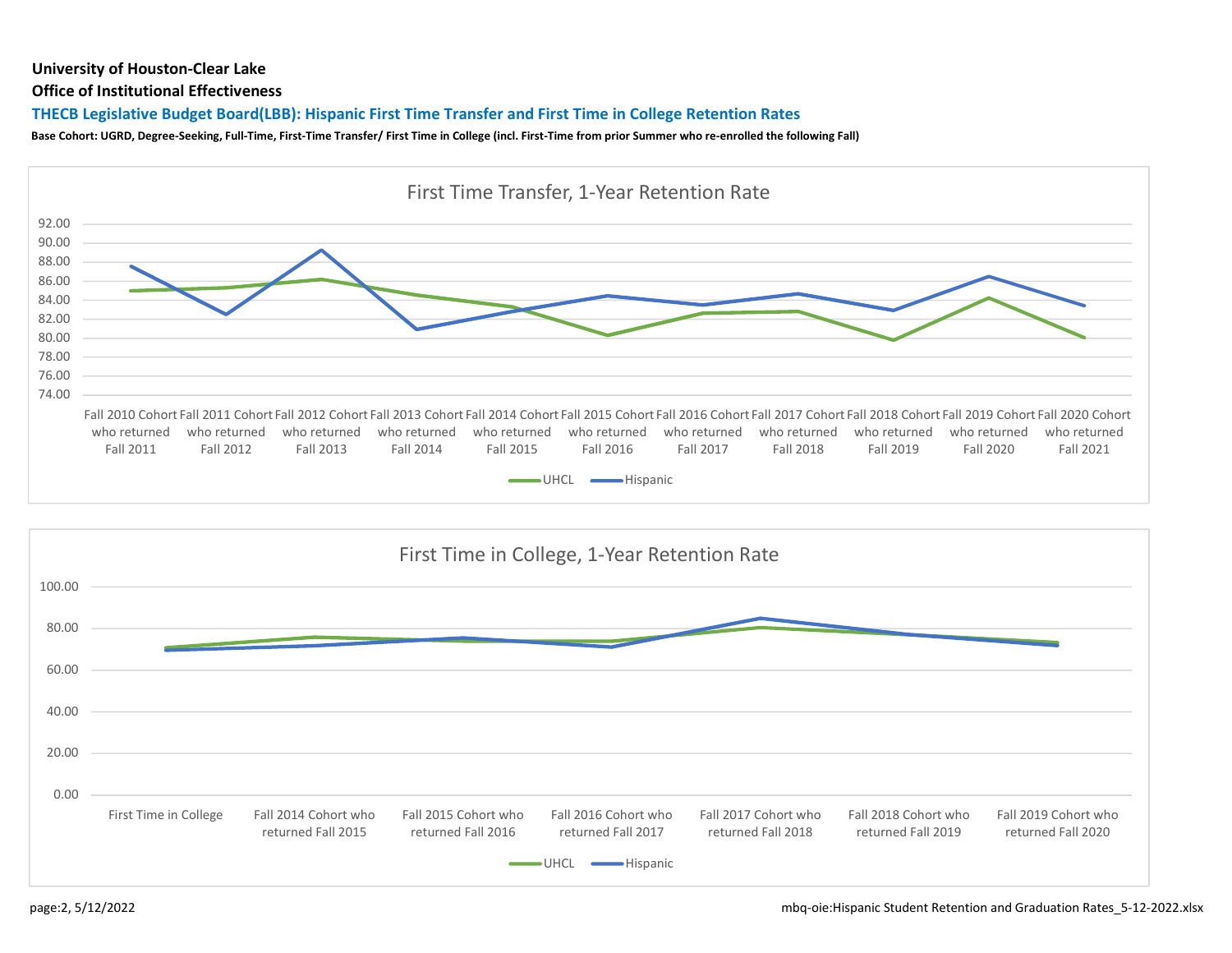Office of Institutional Effectiveness

THECB Legislative Budget Board(LBB): Hispanic First Time Transfer and First Time in College Graduation Rates

|                            | <b>6-year Graduation Rate</b> |                 |  |  |  |  |  |
|----------------------------|-------------------------------|-----------------|--|--|--|--|--|
| <b>First Time Transfer</b> | <b>UHCL</b>                   | <b>Hispanic</b> |  |  |  |  |  |
| Fall 2006 Cohort (2012)    | 79.4                          | 81.1            |  |  |  |  |  |
| Fall 2007 Cohort (2013)    | 77.5                          | 78.0            |  |  |  |  |  |
| Fall 2008 Cohort (2014)    | 81.7                          | 83.7            |  |  |  |  |  |
| Fall 2009 Cohort (2015)    | 80.4                          | 80.6            |  |  |  |  |  |
| Fall 2010 Cohort (2016)    | 79.7                          | 86.2            |  |  |  |  |  |
| Fall 2011 Cohort (2017)    | 73.2                          | 78.9            |  |  |  |  |  |
| Fall 2012 Cohort (2018)    | 74.9                          | 77.1            |  |  |  |  |  |
| Fall 2013 Cohort (2019)    | 76.7                          | 73.0            |  |  |  |  |  |
| Fall 2014 Cohort (2020)    | 73.2                          | 76.5            |  |  |  |  |  |
| Fall 2015 Cohort (2021)    | 69.5                          | 72.8            |  |  |  |  |  |

|                              | <b>6-year Graduation Rate</b> |                 |  |  |  |  |  |
|------------------------------|-------------------------------|-----------------|--|--|--|--|--|
| <b>First Time in College</b> | <b>UHCL</b>                   | <b>Hispanic</b> |  |  |  |  |  |
| Fall 2010 Cohort (2016)      | n/a                           | n/a             |  |  |  |  |  |
| Fall 2011 Cohort (2017)      | n/a                           | n/a             |  |  |  |  |  |
| Fall 2012 Cohort (2018)      | n/a                           | n/a             |  |  |  |  |  |
| Fall 2013 Cohort (2019)      | n/a                           | n/a             |  |  |  |  |  |
| Fall 2014 Cohort (2020)      | 52.0                          | 50.7            |  |  |  |  |  |
| Fall 2015 Cohort (2021)      | 53.1                          | 44.9            |  |  |  |  |  |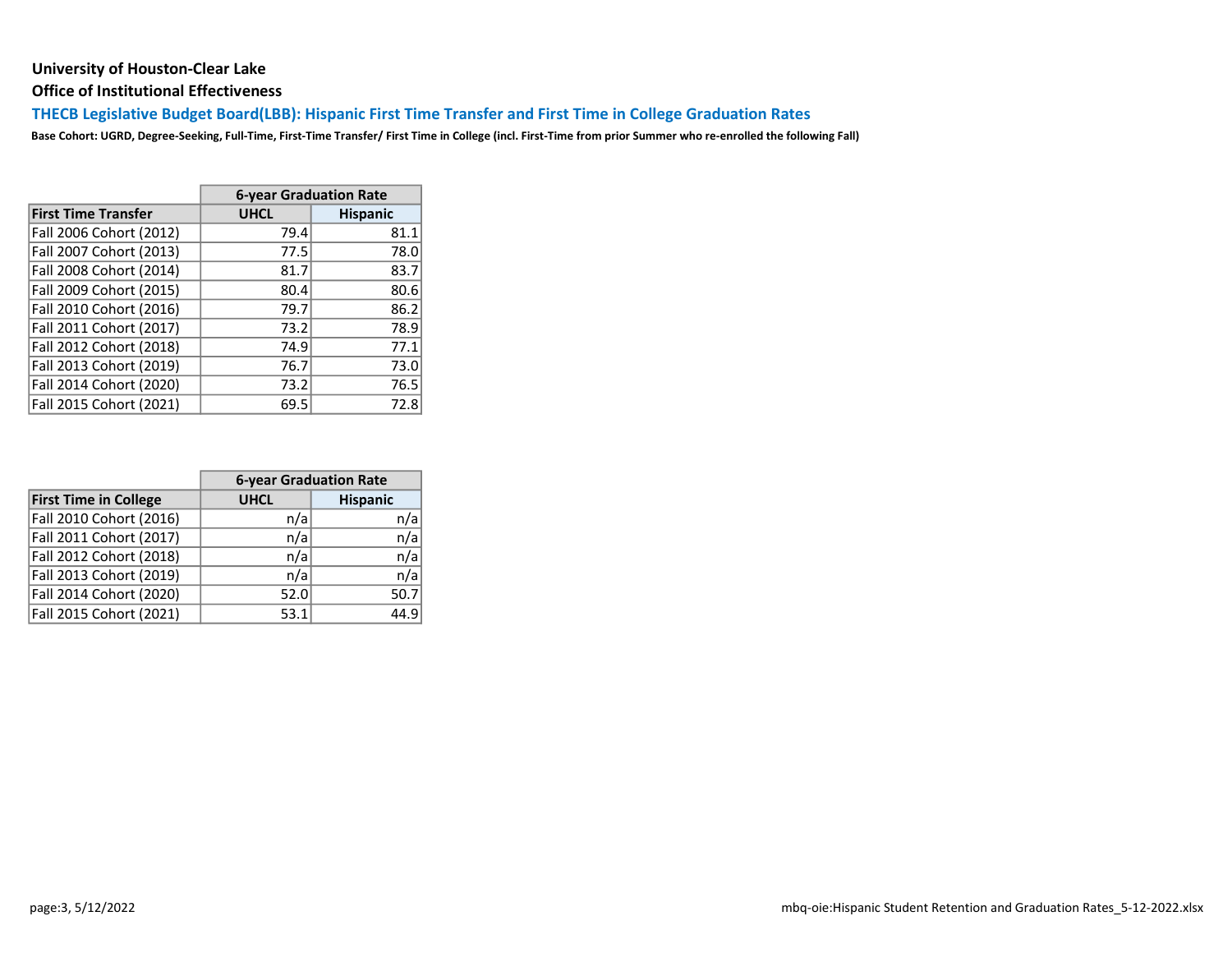#### Office of Institutional Effectiveness

## THECB Legislative Budget Board(LBB): Hispanic First Time Transfer and First Time in College Graduation Rates



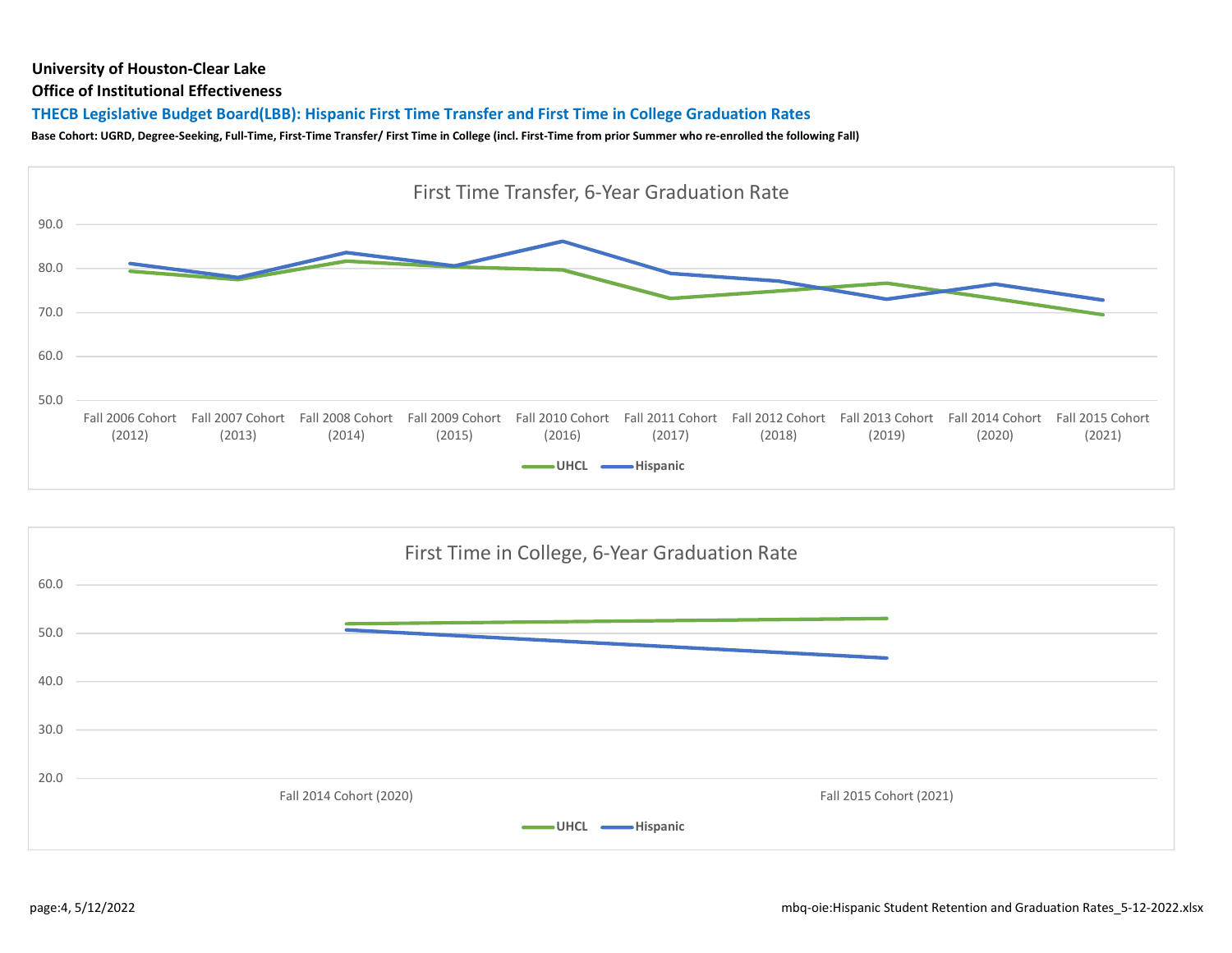Office of Institutional Effectiveness

THECB Legislative Budget Board(LBB): Hispanic First Time Transfer and First Time in College Graduation Rates

|                            | 4-year Graduation Rate |                 |  |  |  |  |  |
|----------------------------|------------------------|-----------------|--|--|--|--|--|
| <b>First Time Transfer</b> | <b>UHCL</b>            | <b>Hispanic</b> |  |  |  |  |  |
| Fall 2008 Cohort (2012)    | 78.7                   | 79.8            |  |  |  |  |  |
| Fall 2009 Cohort (2013)    | 74.9                   | 73.1            |  |  |  |  |  |
| Fall 2010 Cohort (2014)    | 74.9                   | 80.0            |  |  |  |  |  |
| Fall 2011 Cohort (2015)    | 68.8                   | 70.8            |  |  |  |  |  |
| Fall 2012 Cohort (2016)    | 71.4                   | 72.6            |  |  |  |  |  |
| Fall 2013 Cohort (2017)    | 73.6                   | 69.7            |  |  |  |  |  |
| Fall 2014 Cohort (2018)    | 66.0                   | 67.0            |  |  |  |  |  |
| Fall 2015 Cohort (2019)    | 64.5                   | 68.4            |  |  |  |  |  |
| Fall 2016 Cohort (2020)    | 67.4                   | 64.0            |  |  |  |  |  |
| Fall 2017 Cohort (2021)    | 66.7                   | 71.0            |  |  |  |  |  |

|                              | 4-year Graduation Rate |                 |  |  |  |  |
|------------------------------|------------------------|-----------------|--|--|--|--|
| <b>First Time in College</b> | <b>UHCL</b>            | <b>Hispanic</b> |  |  |  |  |
| Fall 2012 Cohort (2016)      | n/a                    | n/a             |  |  |  |  |
| Fall 2013 Cohort (2017)      | n/a                    | n/a             |  |  |  |  |
| Fall 2014 Cohort (2018)      | 30.7                   | 24.6            |  |  |  |  |
| Fall 2015 Cohort (2019)      | 29.4                   | 23.1            |  |  |  |  |
| Fall 2016 Cohort (2020)      | 28.6                   | 32.7            |  |  |  |  |
| Fall 2017 Cohort (2021)      | 26.1                   | 20.0            |  |  |  |  |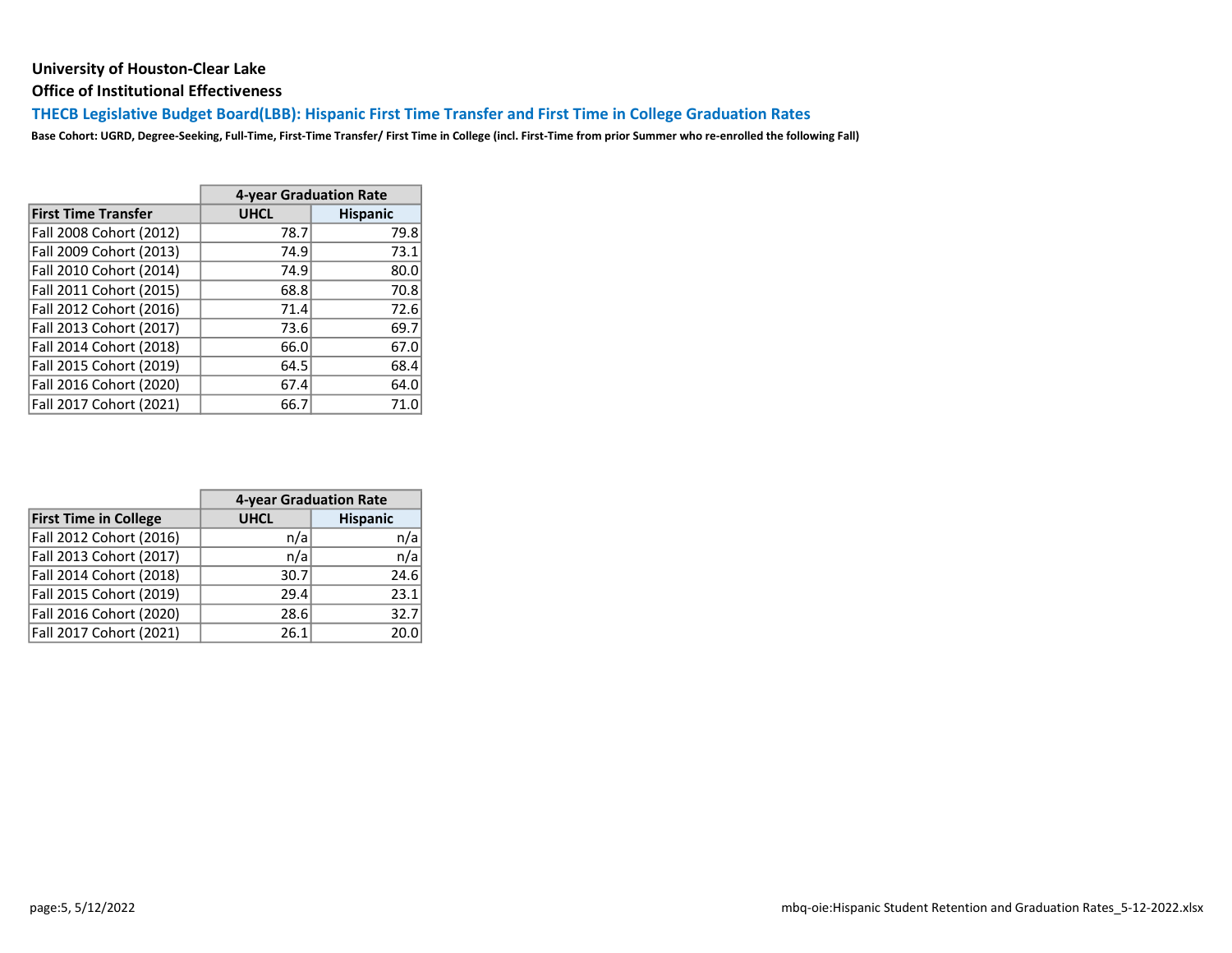#### Office of Institutional Effectiveness

## THECB Legislative Budget Board(LBB): Hispanic First Time Transfer and First Time in College Graduation Rates



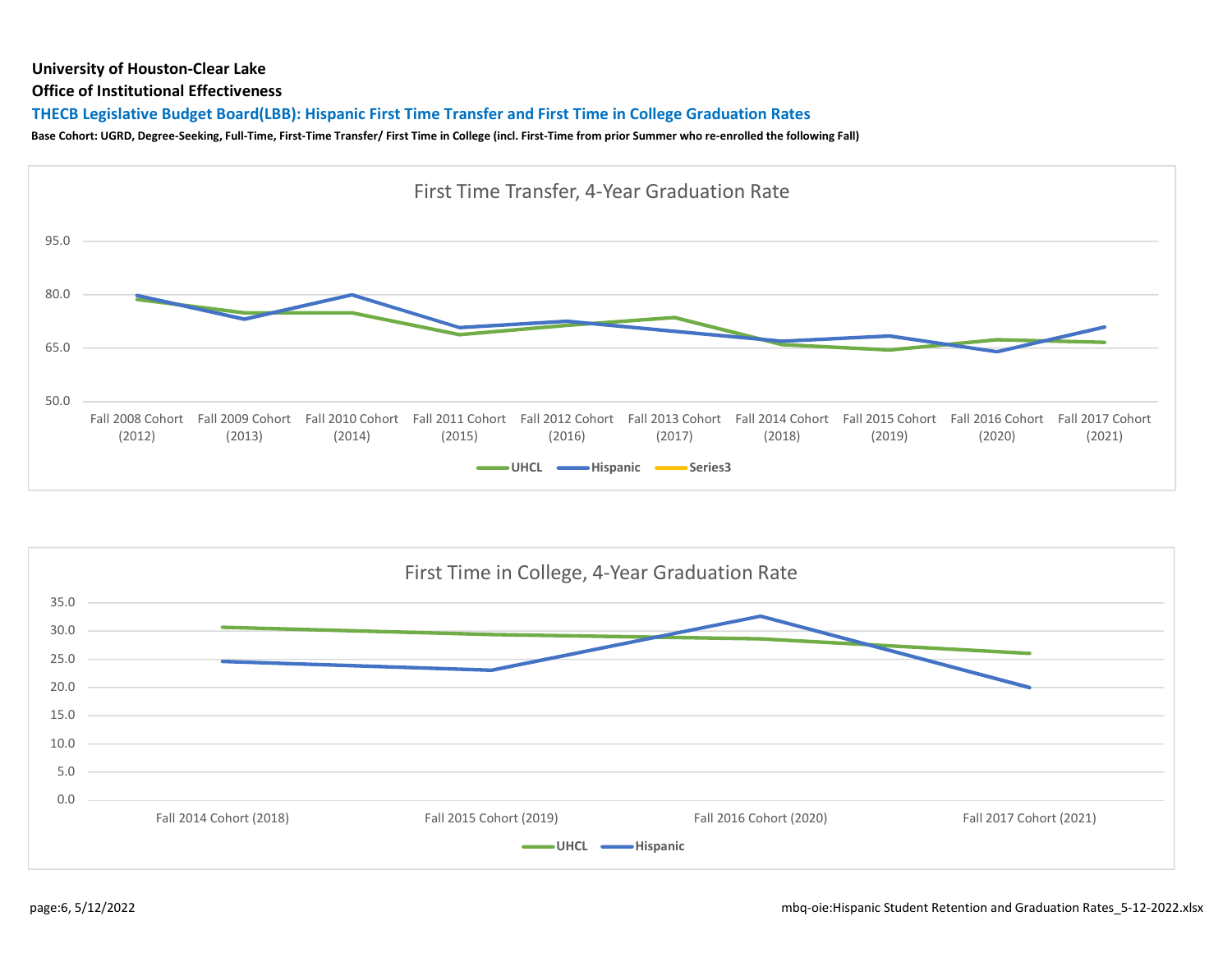Office of Institutional Effectiveness

THECB Legislative Budget Board(LBB): Hispanic First Time Transfer and First Time in College Graduation Rates

|                            | 2-year Graduation Rate |                 |  |  |  |  |  |
|----------------------------|------------------------|-----------------|--|--|--|--|--|
| <b>First Time Transfer</b> | <b>UHCL</b>            | <b>Hispanic</b> |  |  |  |  |  |
| Fall 2010 Cohort (2012)    | 32.6                   | 29.9            |  |  |  |  |  |
| Fall 2011 Cohort (2013)    | 25.0                   | 14.9            |  |  |  |  |  |
| Fall 2012 Cohort (2014)    | 29.1                   | 28.6            |  |  |  |  |  |
| Fall 2013 Cohort (2015)    | 28.2                   | 27.0            |  |  |  |  |  |
| Fall 2014 Cohort (2016)    | 21.0                   | 15.8            |  |  |  |  |  |
| Fall 2015 Cohort (2017)    | 19.1                   | 19.4            |  |  |  |  |  |
| Fall 2016 Cohort (2018)    | 21.8                   | 15.5            |  |  |  |  |  |
| Fall 2017 Cohort (2019)    | 23.0                   | 23.8            |  |  |  |  |  |
| Fall 2018 Cohort (2020)    | 24.0                   | 22.6            |  |  |  |  |  |
| Fall 2019 Cohort (2021)    | 23.0                   | 22.4            |  |  |  |  |  |

|                              | 2-year Graduation Rate |                 |  |  |  |  |  |
|------------------------------|------------------------|-----------------|--|--|--|--|--|
| <b>First Time in College</b> | <b>UHCL</b>            | <b>Hispanic</b> |  |  |  |  |  |
| Fall 2014 Cohort (2016)      | 1.0                    | 1.4             |  |  |  |  |  |
| Fall 2015 Cohort (2017)      | 0.4                    | 0.0             |  |  |  |  |  |
| Fall 2016 Cohort (2018)      | 1.3                    | 2.0             |  |  |  |  |  |
| Fall 2017 Cohort (2019)      | 0.9                    | 1.1             |  |  |  |  |  |
| Fall 2018 Cohort (2020)      | 1.2                    | 1.1             |  |  |  |  |  |
| Fall 2019 Cohort (2021)      | 15                     | 25              |  |  |  |  |  |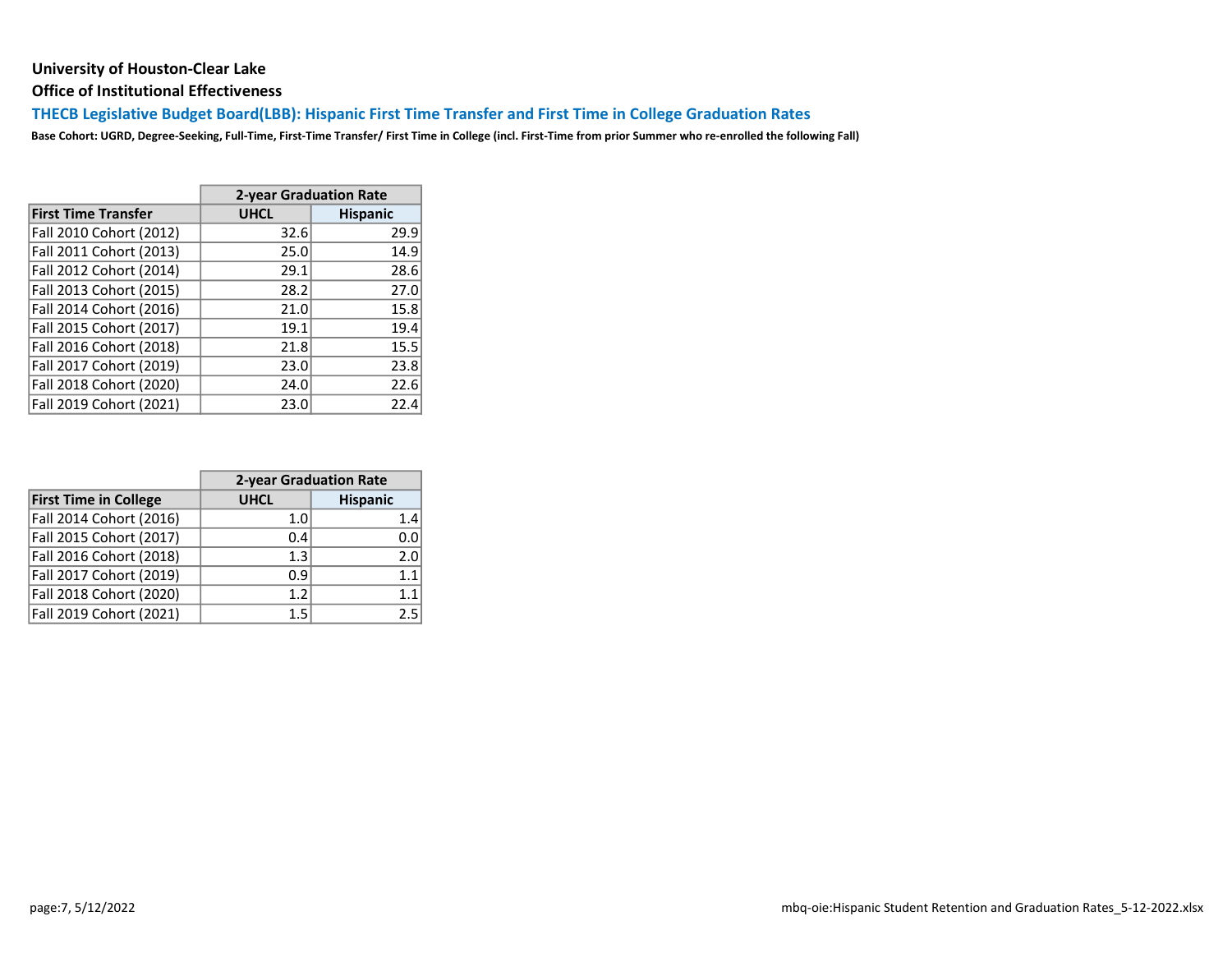#### Office of Institutional Effectiveness

## THECB Legislative Budget Board(LBB): Hispanic First Time Transfer and First Time in College Graduation Rates



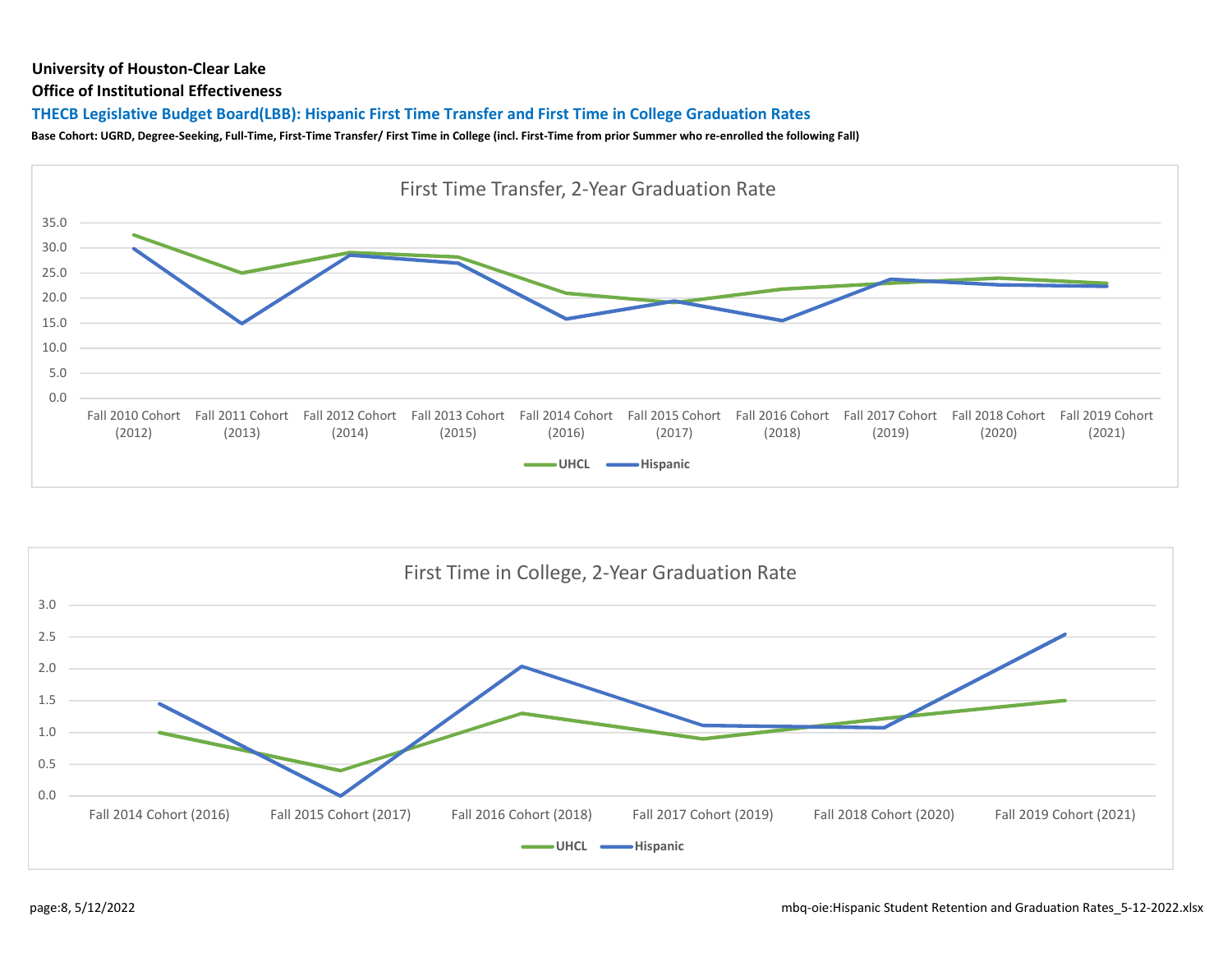# University of Houston-Clear Lake Office of Institutional Effectiveness

Hispanic and Non-Hispanic Degrees Conferred

|               |                 | <b>Baccalaureate</b> |                 | Master's     | <b>Doctoral Degree-</b><br>Research/Scholarship |                     |                |                 |
|---------------|-----------------|----------------------|-----------------|--------------|-------------------------------------------------|---------------------|----------------|-----------------|
|               |                 |                      |                 |              |                                                 |                     |                |                 |
|               | <b>Hispanic</b> | Non-Hispanic         | <b>Hispanic</b> | Non-Hispanic | <b>Hispanic</b>                                 | <b>Non-Hispanic</b> | <b>Total</b>   | Percent         |
| Academic Year |                 |                      |                 |              |                                                 |                     | <b>Degrees</b> | <b>Hispanic</b> |
| 2010          | 274             | 852                  | 128             | 913          |                                                 |                     | 2,170          | 18.53           |
| 2011          | 333             | 866                  | 132             | 965          |                                                 | ٩                   | 2,305          | 20.17           |
| 2012          | 331             | 920                  | 102             | 957          |                                                 | 13                  | 2,325          | 18.71           |
| 2013          | 351             | 852                  | 132             | 982          | 4                                               | 11                  | 2,332          | 20.88           |
| 2014          | 405             | 850                  | 125             | 929          |                                                 | 8 <sup>1</sup>      | 2,318          | 22.91           |
| 2015          | 449             | 849                  | 128             | 1159         |                                                 | 18                  | 2,608          | 22.32           |
| 2016          | 417             | 877                  | 141             | 1097         | 3                                               | 10 <sub>l</sub>     | 2,545          | 22.04           |
| 2017          | 503             | 822                  | 127             | 1095         | 3                                               | 14                  | 2,564          | 24.69           |
| 2018          | 507             | 913                  | 116             | 898          | 4                                               | 20 <sub>l</sub>     | 2,458          | 25.51           |
| 2019          | 563             | 900                  | 184             | 715          | 6                                               | 13                  | 2,381          | 31.63           |
| 2020          | 643             | 955                  | 172             | 685          | 4                                               | 20 <sub>l</sub>     | 2,479          | 33.04           |
| 2021          | 666             | 958                  | 174             | 675          | 5                                               | 21                  | 2,499          | 33.04           |